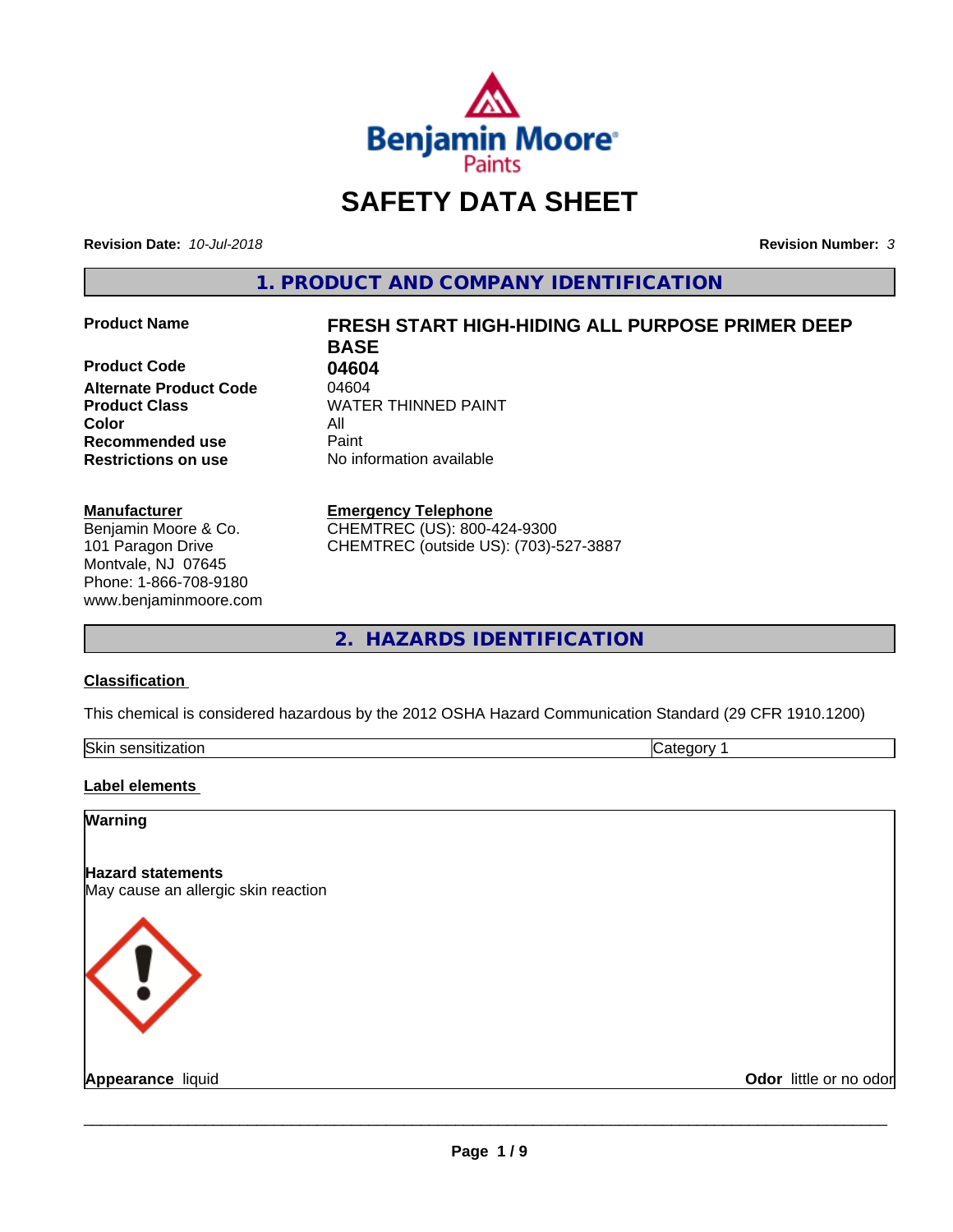#### **Precautionary Statements - Prevention**

Avoid breathing dust/fume/gas/mist/vapors/spray Contaminated work clothing should not be allowed out of the workplace Wear protective gloves

#### **Skin**

IF ON SKIN: Wash with plenty of soap and water If skin irritation or rash occurs: Get medical advice/attention Wash contaminated clothing before reuse

#### **Precautionary Statements - Disposal**

Dispose of contents/container to an approved waste disposal plant

#### **Hazards not otherwise classified (HNOC)**

Not applicable

#### **Other information**

No information available

#### **Other hazards**

May cause allergic skin reaction

# **3. COMPOSITION INFORMATION ON COMPONENTS**

\_\_\_\_\_\_\_\_\_\_\_\_\_\_\_\_\_\_\_\_\_\_\_\_\_\_\_\_\_\_\_\_\_\_\_\_\_\_\_\_\_\_\_\_\_\_\_\_\_\_\_\_\_\_\_\_\_\_\_\_\_\_\_\_\_\_\_\_\_\_\_\_\_\_\_\_\_\_\_\_\_\_\_\_\_\_\_\_\_\_\_\_\_

| <b>Chemical name</b>                                                         | CAS No.    | Weight-% |
|------------------------------------------------------------------------------|------------|----------|
| Titanium dioxide                                                             | 13463-67-7 |          |
| Diatomaceous earth                                                           | 61790-53-2 |          |
| Propanoic acid, 2-methyl-, monoester with<br>2,2,4-trimethyl-1,3-pentanediol | 25265-77-4 |          |
| Zinc oxide                                                                   | 1314-13-2  |          |
| Hexanedioic acid, dihydrazide                                                | 1071-93-8  | 0.5      |
| Sodium C14-C16 olefin sulfonate                                              | 68439-57-6 | 0.5      |
| Carbamic acid, butyl-, 3-iodo-2-propynyl ester                               | 55406-53-6 | 0.5      |

# **4. FIRST AID MEASURES**

| <b>General Advice</b> | No hazards which require special first aid measures.                                                                                                                                                                                |
|-----------------------|-------------------------------------------------------------------------------------------------------------------------------------------------------------------------------------------------------------------------------------|
| <b>Eye Contact</b>    | Rinse thoroughly with plenty of water for at least 15 minutes and consult a<br>physician.                                                                                                                                           |
| <b>Skin Contact</b>   | Wash off immediately with soap and plenty of water while removing all<br>contaminated clothes and shoes. If skin irritation persists, call a physician. Wash<br>clothing before reuse. Destroy contaminated articles such as shoes. |
| <b>Inhalation</b>     | Move to fresh air. If symptoms persist, call a physician.                                                                                                                                                                           |
| Ingestion             | Clean mouth with water and afterwards drink plenty of water. Consult a physician<br>if necessary.                                                                                                                                   |
| <b>Most Important</b> | May cause allergic skin reaction.                                                                                                                                                                                                   |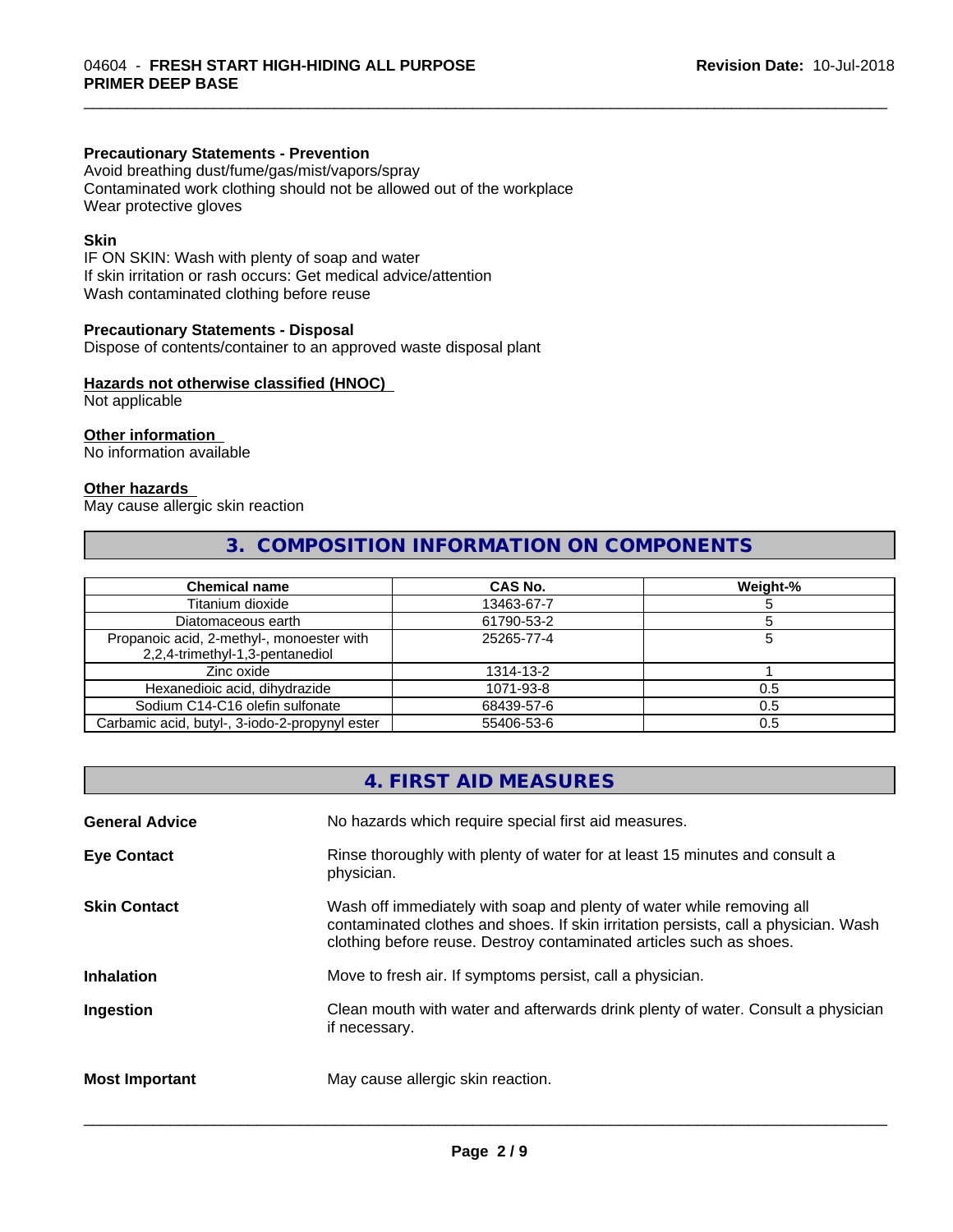| <b>Symptoms/Effects</b>                                                          |                                                               |                                                   |                                                    |                                                                                                                 |
|----------------------------------------------------------------------------------|---------------------------------------------------------------|---------------------------------------------------|----------------------------------------------------|-----------------------------------------------------------------------------------------------------------------|
| <b>Notes To Physician</b>                                                        |                                                               | Treat symptomatically.                            |                                                    |                                                                                                                 |
|                                                                                  |                                                               |                                                   | 5. FIRE-FIGHTING MEASURES                          |                                                                                                                 |
|                                                                                  | <b>Suitable Extinguishing Media</b>                           |                                                   |                                                    | Use extinguishing measures that are appropriate to local<br>circumstances and the surrounding environment.      |
| <b>Firefighters</b>                                                              |                                                               | <b>Protective Equipment And Precautions For</b>   | and full protective gear.                          | As in any fire, wear self-contained breathing apparatus<br>pressure-demand, MSHA/NIOSH (approved or equivalent) |
|                                                                                  |                                                               | <b>Specific Hazards Arising From The Chemical</b> | extreme heat.                                      | Closed containers may rupture if exposed to fire or                                                             |
|                                                                                  | <b>Sensitivity To Mechanical Impact</b>                       |                                                   | No                                                 |                                                                                                                 |
|                                                                                  | <b>Sensitivity To Static Discharge</b>                        |                                                   | No                                                 |                                                                                                                 |
| <b>Flash Point Data</b><br>Flash Point (°F)<br>Flash Point (°C)<br><b>Method</b> |                                                               |                                                   | Not applicable<br>Not applicable<br>Not applicable |                                                                                                                 |
|                                                                                  | <b>Flammability Limits In Air</b>                             |                                                   |                                                    |                                                                                                                 |
|                                                                                  | Lower flammability limit:<br><b>Upper flammability limit:</b> |                                                   | Not applicable<br>Not applicable                   |                                                                                                                 |
| <b>NFPA</b>                                                                      | Health: 1                                                     | Flammability: 1                                   | Instability: 0                                     | <b>Special: Not Applicable</b>                                                                                  |
| <b>NFPA Legend</b><br>0 - Not Hazardous<br>1 - Slightly<br>2 - Moderate          |                                                               |                                                   |                                                    |                                                                                                                 |

- 3 High
- 4 Severe

*The ratings assigned are only suggested ratings, the contractor/employer has ultimate responsibilities for NFPA ratings where this system is used.*

*Additional information regarding the NFPA rating system is available from the National Fire Protection Agency (NFPA) at www.nfpa.org.*

# **6. ACCIDENTAL RELEASE MEASURES**

| <b>Personal Precautions</b>      | Avoid contact with skin, eyes and clothing. Ensure adequate ventilation.                             |
|----------------------------------|------------------------------------------------------------------------------------------------------|
| <b>Other Information</b>         | Prevent further leakage or spillage if safe to do so.                                                |
| <b>Environmental precautions</b> | See Section 12 for additional Ecological Information.                                                |
| <b>Methods for Cleaning Up</b>   | Soak up with inert absorbent material. Sweep up and shovel into suitable<br>containers for disposal. |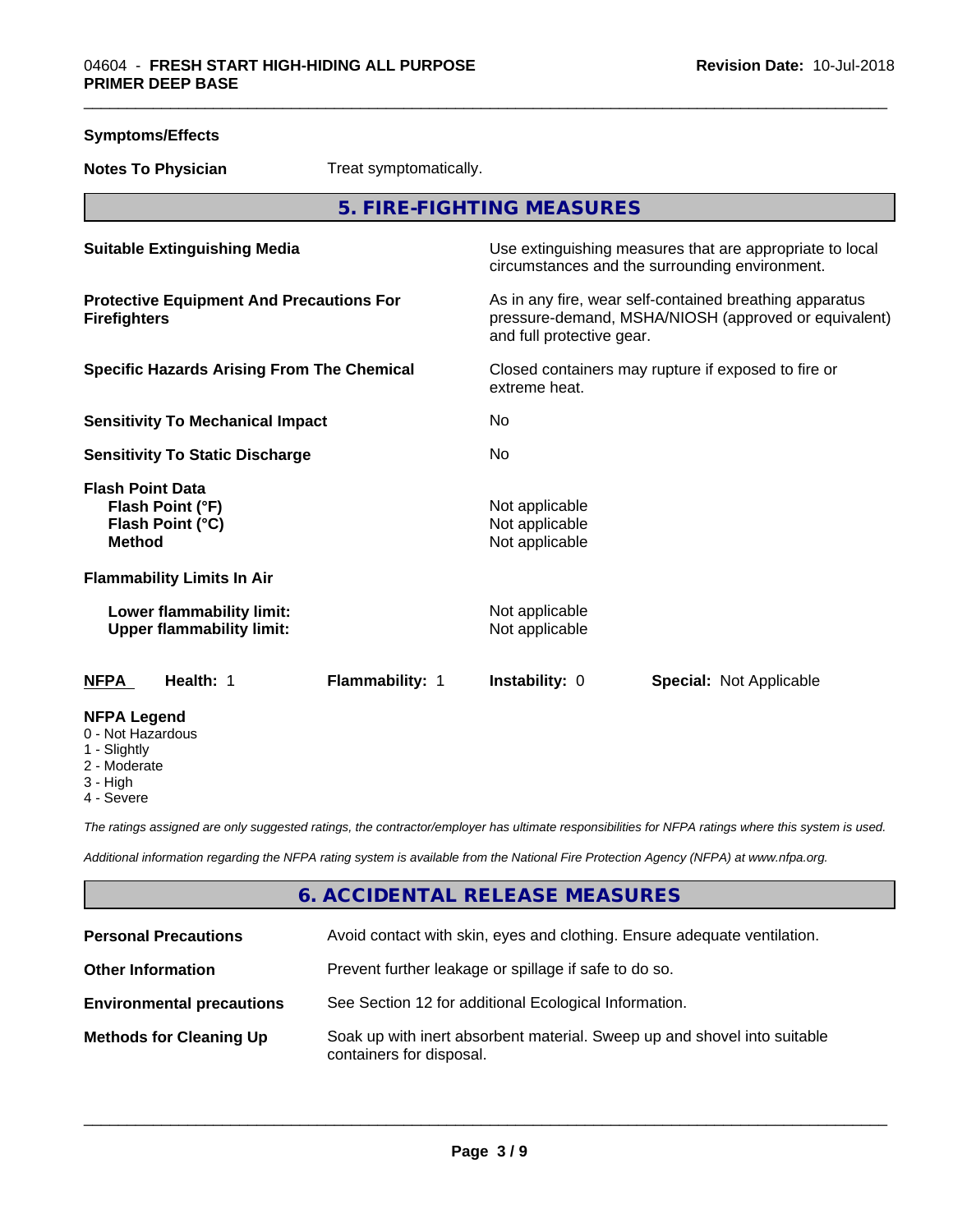|                                                           | 7. HANDLING AND STORAGE                                                                                                                                                          |
|-----------------------------------------------------------|----------------------------------------------------------------------------------------------------------------------------------------------------------------------------------|
| <b>Handling</b>                                           | Avoid contact with skin, eyes and clothing. Avoid breathing vapors, spray mists or<br>sanding dust. In case of insufficient ventilation, wear suitable respiratory<br>equipment. |
| <b>Storage</b>                                            | Keep container tightly closed. Keep out of the reach of children.                                                                                                                |
| <b>Incompatible Materials</b><br>No information available |                                                                                                                                                                                  |
|                                                           | 8. EXPOSURE CONTROLS/PERSONAL PROTECTION                                                                                                                                         |

#### **Exposure Limits**

| <b>Chemical name</b> | <b>ACGIH TLV</b>         | <b>OSHA PEL</b>            |
|----------------------|--------------------------|----------------------------|
| Titanium dioxide     | 10 mg/m $3$ - TWA        | 15 mg/m $3$ - TWA          |
| Diatomaceous earth   | N/E                      |                            |
|                      |                          | 20 mppcf - TWA             |
| Zinc oxide           | $2 \text{ mg/m}^3$ - TWA | 5 mg/m <sup>3</sup> - TWA  |
|                      | 10 mg/m $3$ - STEL       | 15 mg/m <sup>3</sup> - TWA |

#### **Legend**

ACGIH - American Conference of Governmental Industrial Hygienists Exposure Limits OSHA - Occupational Safety & Health Administration Exposure Limits N/E - Not Established

| <b>Engineering Measures</b>          | Ensure adequate ventilation, especially in confined areas.                                                                          |  |  |
|--------------------------------------|-------------------------------------------------------------------------------------------------------------------------------------|--|--|
| <b>Personal Protective Equipment</b> |                                                                                                                                     |  |  |
| <b>Eye/Face Protection</b>           | Safety glasses with side-shields.                                                                                                   |  |  |
| <b>Skin Protection</b>               | Protective gloves and impervious clothing.                                                                                          |  |  |
| <b>Respiratory Protection</b>        | In case of insufficient ventilation wear suitable respiratory equipment.                                                            |  |  |
| <b>Hygiene Measures</b>              | Avoid contact with skin, eyes and clothing. Remove and wash contaminated<br>clothing before re-use. Wash thoroughly after handling. |  |  |

# **9. PHYSICAL AND CHEMICAL PROPERTIES**

| Appearance                  | liquid                   |
|-----------------------------|--------------------------|
| Odor                        | little or no odor        |
| <b>Odor Threshold</b>       | No information available |
| Density (Ibs/gal)           | $9.9 - 10.3$             |
| <b>Specific Gravity</b>     | $1.17 - 1.23$            |
| рH                          | No information available |
| <b>Viscosity (cps)</b>      | No information available |
| Solubility(ies)             | No information available |
| <b>Water solubility</b>     | No information available |
| <b>Evaporation Rate</b>     | No information available |
| Vapor pressure @20 °C (kPa) | No information available |
| Vapor density               | No information available |
| Wt. % Solids                | $45 - 55$                |
| Vol. % Solids               | $35 - 45$                |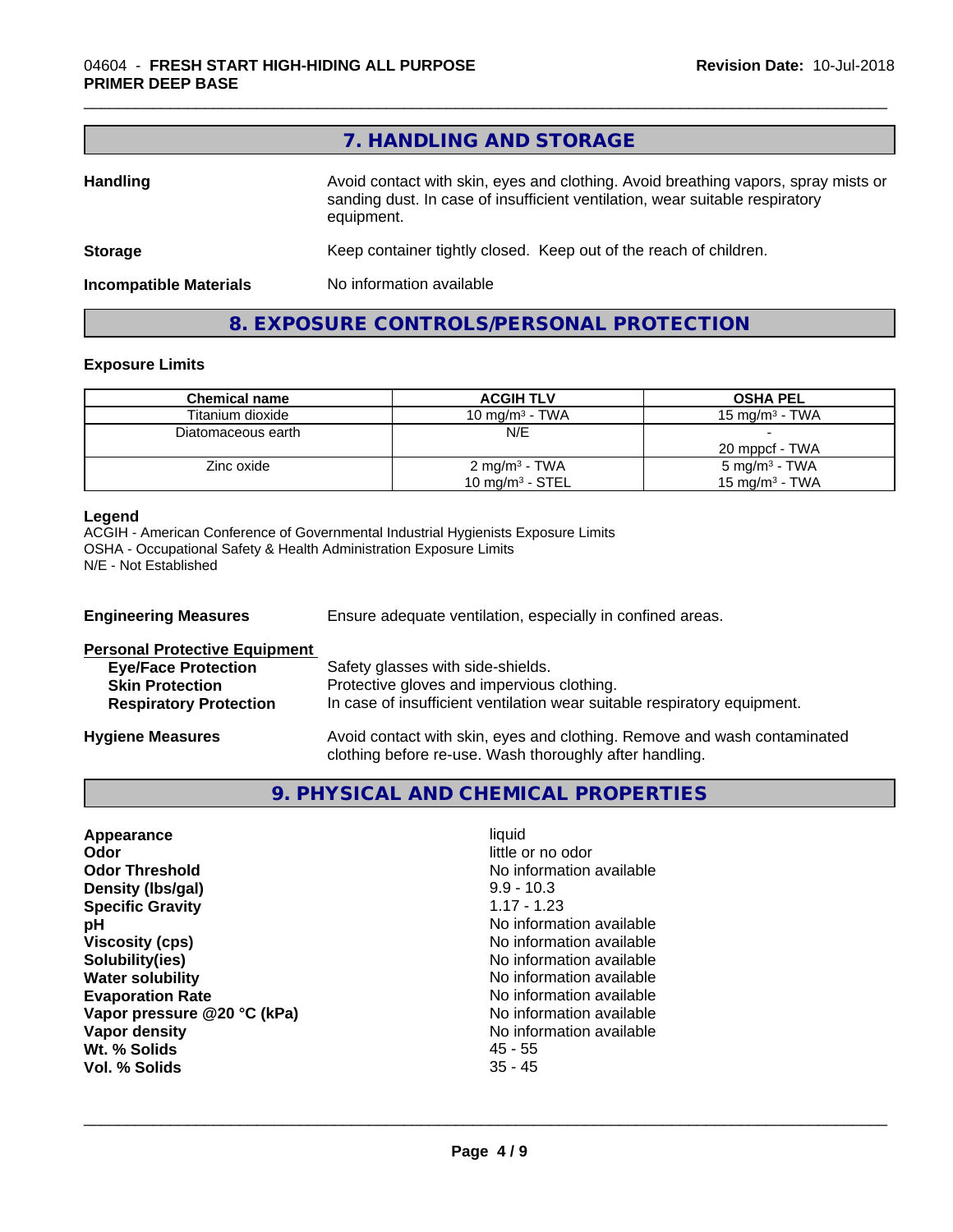| Wt. % Volatiles                      | $45 - 55$                |
|--------------------------------------|--------------------------|
| <b>Vol. % Volatiles</b>              | $55 - 65$                |
| VOC Regulatory Limit (g/L)           | < 100                    |
| <b>Boiling Point (°F)</b>            | 212                      |
| <b>Boiling Point (°C)</b>            | 100                      |
| <b>Freezing Point (°F)</b>           | 32                       |
| <b>Freezing Point (°C)</b>           | 0                        |
| Flash Point (°F)                     | Not applicable           |
| Flash Point (°C)                     | Not applicable           |
| <b>Method</b>                        | Not applicable           |
| <b>Flammability (solid, gas)</b>     | Not applicable           |
| <b>Upper flammability limit:</b>     | Not applicable           |
| Lower flammability limit:            | Not applicable           |
| <b>Autoignition Temperature (°F)</b> | No information available |
| <b>Autoignition Temperature (°C)</b> | No information available |
| Decomposition Temperature (°F)       | No information available |
| Decomposition Temperature (°C)       | No information available |
| <b>Partition coefficient</b>         | No information available |

# **10. STABILITY AND REACTIVITY**

\_\_\_\_\_\_\_\_\_\_\_\_\_\_\_\_\_\_\_\_\_\_\_\_\_\_\_\_\_\_\_\_\_\_\_\_\_\_\_\_\_\_\_\_\_\_\_\_\_\_\_\_\_\_\_\_\_\_\_\_\_\_\_\_\_\_\_\_\_\_\_\_\_\_\_\_\_\_\_\_\_\_\_\_\_\_\_\_\_\_\_\_\_

| <b>Reactivity</b>                       | Not Applicable                           |
|-----------------------------------------|------------------------------------------|
| <b>Chemical Stability</b>               | Stable under normal conditions.          |
| <b>Conditions to avoid</b>              | Prevent from freezing.                   |
| <b>Incompatible Materials</b>           | No materials to be especially mentioned. |
| <b>Hazardous Decomposition Products</b> | None under normal use.                   |
| Possibility of hazardous reactions      | None under normal conditions of use.     |

**11. TOXICOLOGICAL INFORMATION**

| <b>Product Information</b>                                                                 |                                                                                                                   |  |  |
|--------------------------------------------------------------------------------------------|-------------------------------------------------------------------------------------------------------------------|--|--|
| Information on likely routes of exposure                                                   |                                                                                                                   |  |  |
| <b>Principal Routes of Exposure</b>                                                        | Eye contact, skin contact and inhalation.                                                                         |  |  |
| <b>Acute Toxicity</b>                                                                      |                                                                                                                   |  |  |
| <b>Product Information</b>                                                                 | No information available                                                                                          |  |  |
| Symptoms related to the physical, chemical and toxicological characteristics               |                                                                                                                   |  |  |
| <b>Symptoms</b>                                                                            | No information available                                                                                          |  |  |
| Delayed and immediate effects as well as chronic effects from short and long-term exposure |                                                                                                                   |  |  |
| Eye contact<br><b>Skin contact</b>                                                         | May cause slight irritation.<br>Substance may cause slight skin irritation. Prolonged or repeated contact may dry |  |  |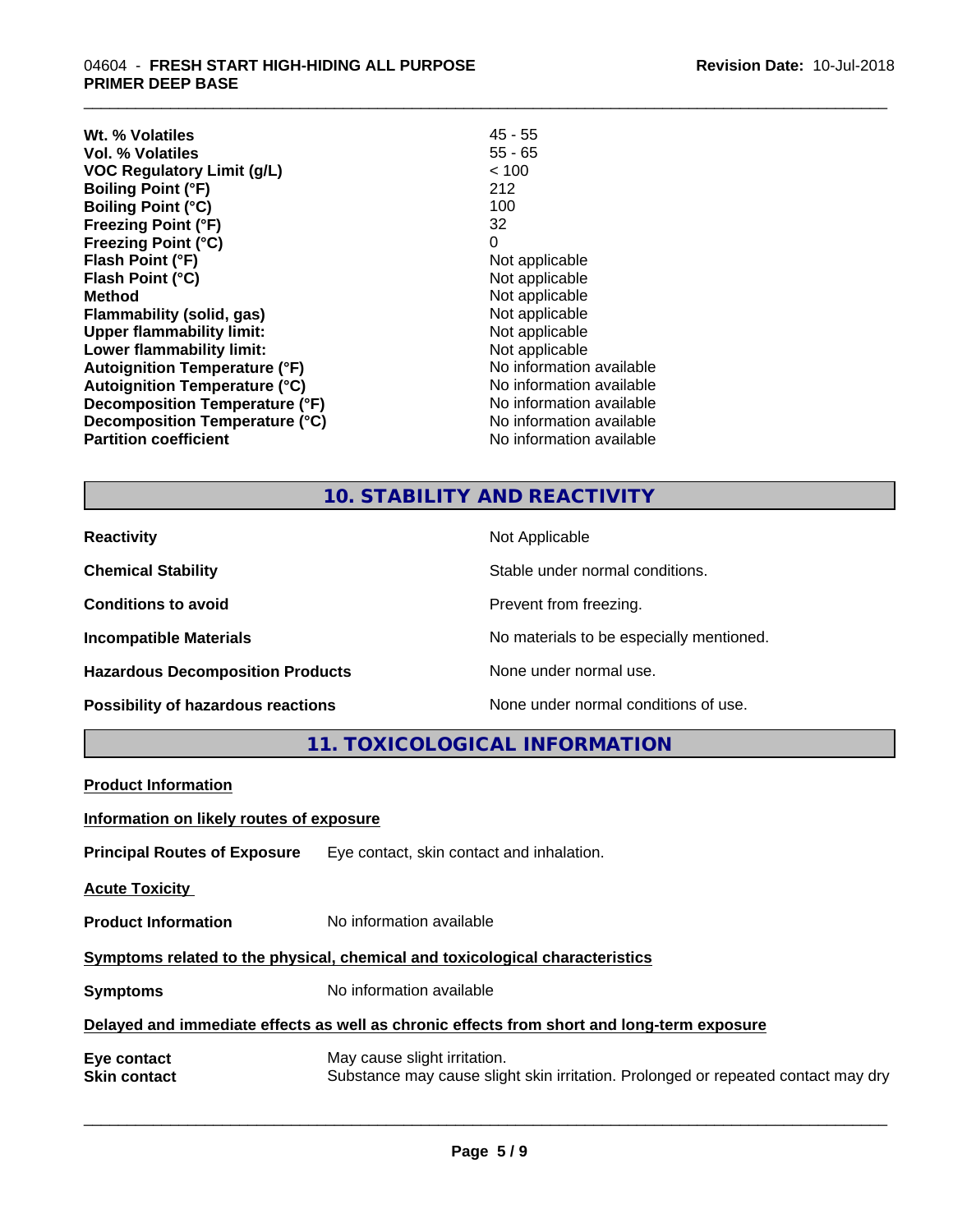|                                 | skin and cause irritation.                                                      |
|---------------------------------|---------------------------------------------------------------------------------|
| <b>Inhalation</b>               | May cause irritation of respiratory tract.                                      |
| Ingestion                       | Ingestion may cause gastrointestinal irritation, nausea, vomiting and diarrhea. |
| <b>Sensitization</b>            | May cause an allergic skin reaction                                             |
| <b>Neurological Effects</b>     | No information available.                                                       |
| <b>Mutagenic Effects</b>        | No information available.                                                       |
| <b>Reproductive Effects</b>     | No information available.                                                       |
| <b>Developmental Effects</b>    | No information available.                                                       |
| <b>Target organ effects</b>     | No information available.                                                       |
| <b>STOT - single exposure</b>   | No information available.                                                       |
| <b>STOT - repeated exposure</b> | No information available.                                                       |
| Other adverse effects           | No information available.                                                       |
| <b>Aspiration Hazard</b>        | No information available                                                        |

\_\_\_\_\_\_\_\_\_\_\_\_\_\_\_\_\_\_\_\_\_\_\_\_\_\_\_\_\_\_\_\_\_\_\_\_\_\_\_\_\_\_\_\_\_\_\_\_\_\_\_\_\_\_\_\_\_\_\_\_\_\_\_\_\_\_\_\_\_\_\_\_\_\_\_\_\_\_\_\_\_\_\_\_\_\_\_\_\_\_\_\_\_

#### **Numerical measures of toxicity**

**The following values are calculated based on chapter 3.1 of the GHS document**

| ATEmix (oral)                 | 31198 mg/kg   |
|-------------------------------|---------------|
| <b>ATEmix (dermal)</b>        | 1178468 mg/kg |
| ATEmix (inhalation-dust/mist) | 315.3 mg/L    |

#### **Component Information**

Titanium dioxide LD50 Oral: > 10000 mg/kg (Rat) Zinc oxide LD50 Oral: 5000 mg/kg (Rat) LC50 Inhalation (Dust):  $> 5700$  mg/m<sup>3</sup> (Rat, 4 hr.)

#### **Carcinogenicity**

*The information below indicateswhether each agency has listed any ingredient as a carcinogen:.*

| <b>Chemical name</b>       | <b>IARC</b>          | <b>NTP</b> | OSHA   |
|----------------------------|----------------------|------------|--------|
|                            | Possible Human<br>2B |            | Listed |
| ' Titanium 、<br>.n dioxide | Carcinoɑen           |            |        |

• Although IARC has classified titanium dioxide as possibly carcinogenic to humans (2B), their summary concludes: "No significant exposure to titanium dioxide is thought to occur during the use of products in which titanium dioxide is bound to other materials, such as paint."

#### **Legend**

IARC - International Agency for Research on Cancer NTP - National Toxicity Program OSHA - Occupational Safety & Health Administration

**12. ECOLOGICAL INFORMATION**

#### **Ecotoxicity Effects**

The environmental impact of this product has not been fully investigated.

#### **Product Information**

#### **Acute Toxicity to Fish**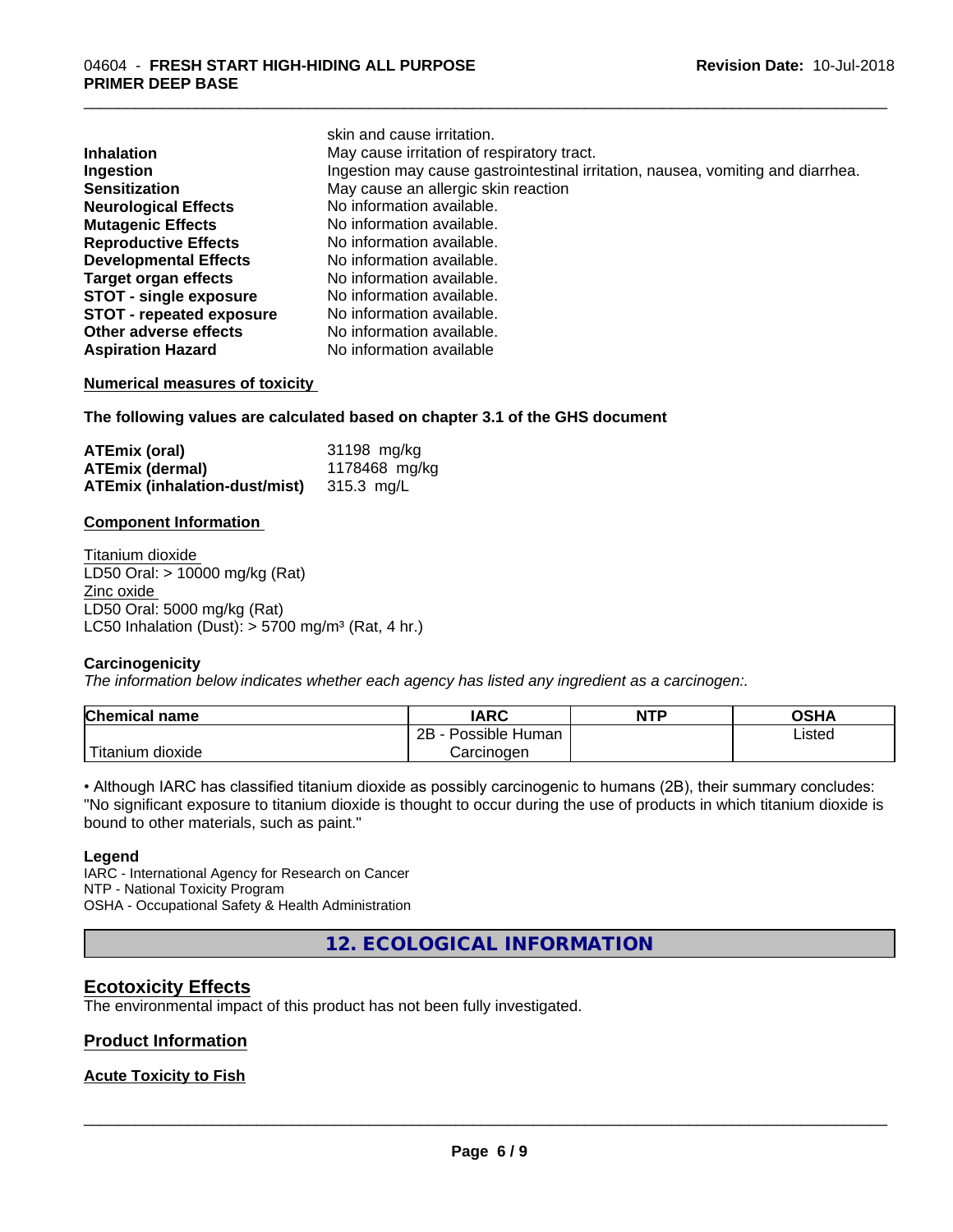\_\_\_\_\_\_\_\_\_\_\_\_\_\_\_\_\_\_\_\_\_\_\_\_\_\_\_\_\_\_\_\_\_\_\_\_\_\_\_\_\_\_\_\_\_\_\_\_\_\_\_\_\_\_\_\_\_\_\_\_\_\_\_\_\_\_\_\_\_\_\_\_\_\_\_\_\_\_\_\_\_\_\_\_\_\_\_\_\_\_\_\_\_

#### No information available

#### **Acute Toxicity to Aquatic Invertebrates**

No information available

#### **Acute Toxicity to Aquatic Plants**

No information available

#### **Persistence / Degradability**

No information available.

#### **Bioaccumulation**

There is no data for this product.

#### **Mobility in Environmental Media**

No information available.

### **Ozone**

No information available

#### **Component Information**

#### **Acute Toxicity to Fish**

#### Titanium dioxide  $LC50:$  > 1000 mg/L (Fathead Minnow - 96 hr.) Carbamic acid, butyl-, 3-iodo-2-propynyl ester LC50: 230 µg/L (Bluegill sunfish - 96 hr.)

### **Acute Toxicity to Aquatic Invertebrates**

No information available

#### **Acute Toxicity to Aquatic Plants**

No information available

|                              | 13. DISPOSAL CONSIDERATIONS                                                                                                                                                                                               |
|------------------------------|---------------------------------------------------------------------------------------------------------------------------------------------------------------------------------------------------------------------------|
| <b>Waste Disposal Method</b> | Dispose of in accordance with federal, state, and local regulations. Local<br>requirements may vary, consult your sanitation department or state-designated<br>environmental protection agency for more disposal options. |
|                              | 14. TRANSPORT INFORMATION                                                                                                                                                                                                 |
| <b>DOT</b>                   | Not regulated                                                                                                                                                                                                             |
| <b>ICAO/IATA</b>             | Not regulated                                                                                                                                                                                                             |
| <b>IMDG/IMO</b>              | Not regulated                                                                                                                                                                                                             |
|                              | <b>15. REGULATORY INFORMATION</b>                                                                                                                                                                                         |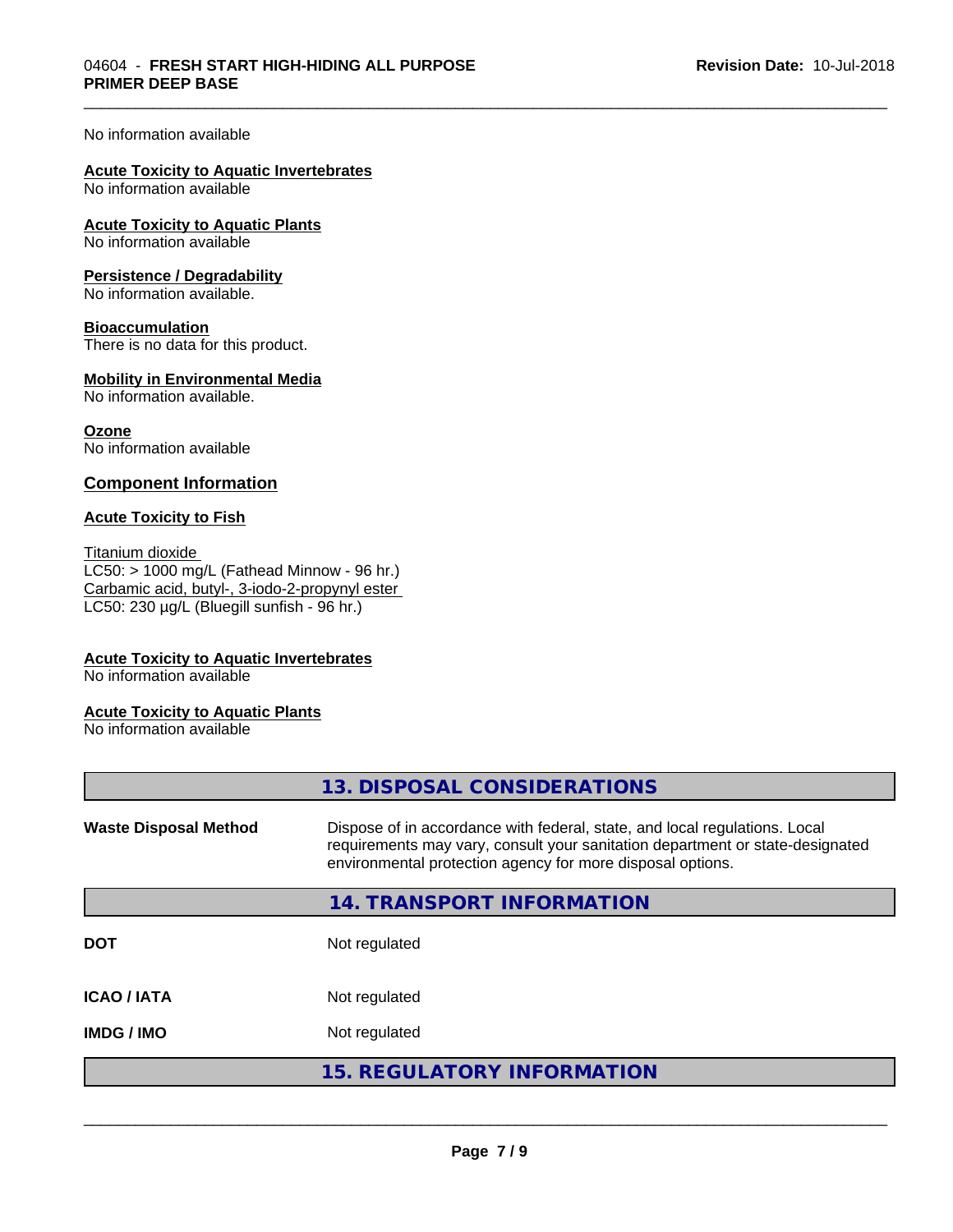# **International Inventories**

| <b>TSCA: United States</b> | Yes - All components are listed or exempt. |
|----------------------------|--------------------------------------------|
| <b>DSL: Canada</b>         | Yes - All components are listed or exempt. |

### **Federal Regulations**

#### **SARA 311/312 hazardous categorization**

| Acute health hazard               | Yes |
|-----------------------------------|-----|
| Chronic Health Hazard             | Nο  |
| Fire hazard                       | Nο  |
| Sudden release of pressure hazard | Nο  |
| Reactive Hazard                   | N٥  |

#### **SARA 313**

Section 313 of Title III of the Superfund Amendments and Reauthorization Act of 1986 (SARA). This product contains a chemical or chemicals which are subject to the reporting requirements of the Act and Title 40 of the Code of Federal Regulations, Part 372:

\_\_\_\_\_\_\_\_\_\_\_\_\_\_\_\_\_\_\_\_\_\_\_\_\_\_\_\_\_\_\_\_\_\_\_\_\_\_\_\_\_\_\_\_\_\_\_\_\_\_\_\_\_\_\_\_\_\_\_\_\_\_\_\_\_\_\_\_\_\_\_\_\_\_\_\_\_\_\_\_\_\_\_\_\_\_\_\_\_\_\_\_\_

*None*

#### **Clean Air Act,Section 112 Hazardous Air Pollutants (HAPs) (see 40 CFR 61)**

This product contains the following HAPs:

*None*

#### **US State Regulations**

#### **California Proposition 65**

**AVIMARNING:** Cancer and Reproductive Harm– www.P65warnings.ca.gov

#### **State Right-to-Know**

| <b>Chemical name</b>    | <b>Massachusetts</b> | <b>New Jersey</b> | Pennsylvania |
|-------------------------|----------------------|-------------------|--------------|
| Titanium dioxide        |                      |                   |              |
| Diatomaceous earth      |                      |                   |              |
| Carbamic acid, butyl-,  |                      |                   |              |
| 3-iodo-2-propynyl ester |                      |                   |              |

**Legend**

X - Listed

**16. OTHER INFORMATION**